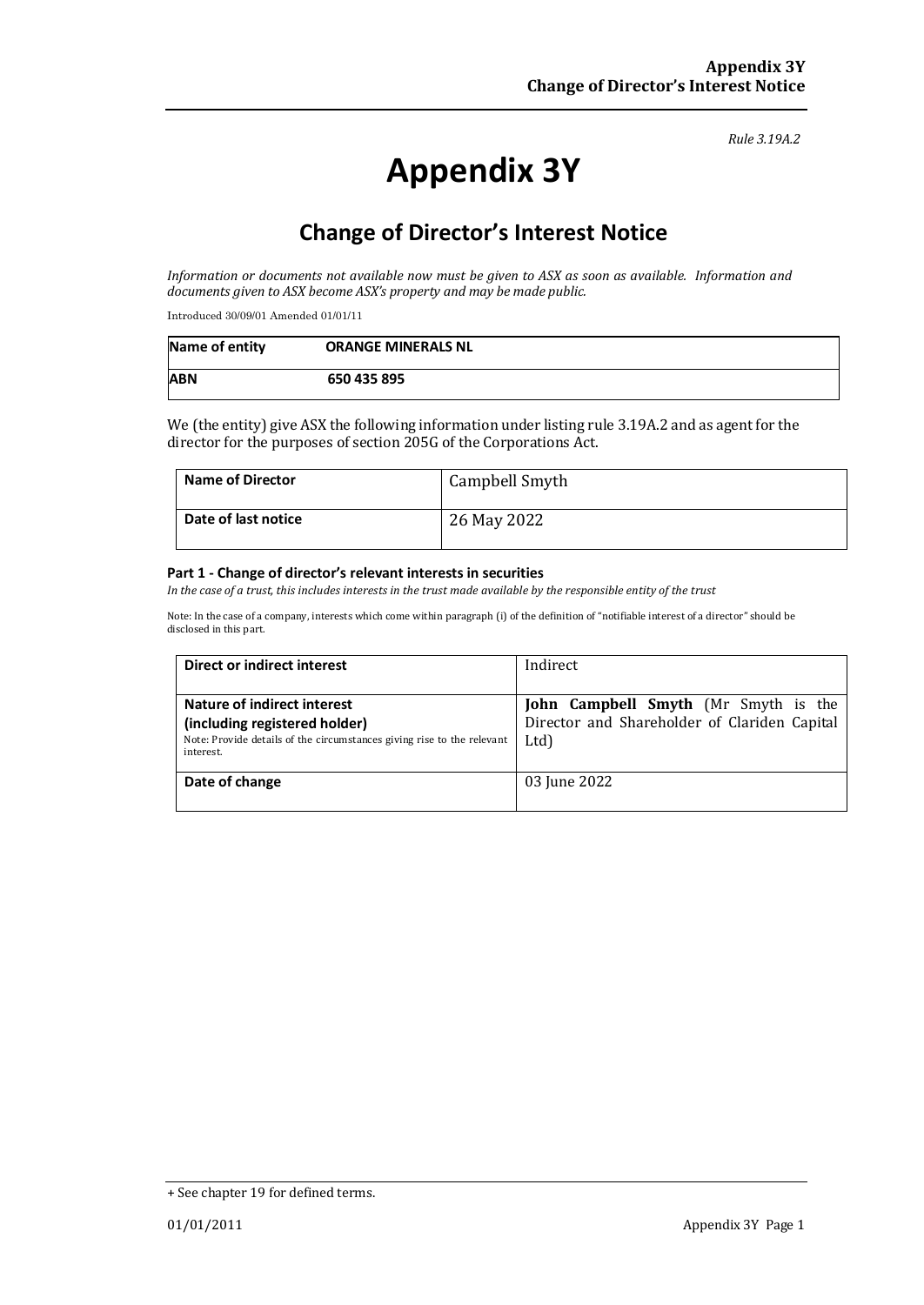| No. of securities held prior to change                                                                       | <b>John Campbell Smyth</b>                                                                                                                                                                                                                                                                                                                        |  |
|--------------------------------------------------------------------------------------------------------------|---------------------------------------------------------------------------------------------------------------------------------------------------------------------------------------------------------------------------------------------------------------------------------------------------------------------------------------------------|--|
|                                                                                                              | <b>Fully Paid Ordinary Shares</b>                                                                                                                                                                                                                                                                                                                 |  |
|                                                                                                              | 1,290,131                                                                                                                                                                                                                                                                                                                                         |  |
|                                                                                                              | <b>Clariden Capital Ltd</b><br>(Mr Smyth is the Director and Shareholder)                                                                                                                                                                                                                                                                         |  |
|                                                                                                              | <b>Options</b>                                                                                                                                                                                                                                                                                                                                    |  |
|                                                                                                              | 500,000 exercisable at \$0.30 and expiring on or<br>before 15 October 2024                                                                                                                                                                                                                                                                        |  |
|                                                                                                              | <b>Performance Rights</b>                                                                                                                                                                                                                                                                                                                         |  |
|                                                                                                              | 136,624 Class A Performance Rights<br>٠<br>136,624 Class B Performance Rights<br>٠<br>191,057 Class C Performance Rights<br>٠<br>243,311 Class D Performance Rights<br>٠<br>108,864 Class E Performance Rights<br>٠<br>108,864 Class F Performance Rights<br>٠<br>Refer to Section 10.4 of the Prospectus for<br>terms of the Performance Rights. |  |
| <b>Class</b>                                                                                                 | <b>Incentive Performance Rights</b>                                                                                                                                                                                                                                                                                                               |  |
| <b>Number acquired</b>                                                                                       | 273,248                                                                                                                                                                                                                                                                                                                                           |  |
| <b>Number disposed</b>                                                                                       | nil                                                                                                                                                                                                                                                                                                                                               |  |
| <b>Value/Consideration</b><br>Note: If consideration is non-cash, provide details and estimated<br>valuation | nil                                                                                                                                                                                                                                                                                                                                               |  |

<sup>+</sup> See chapter 19 for defined terms.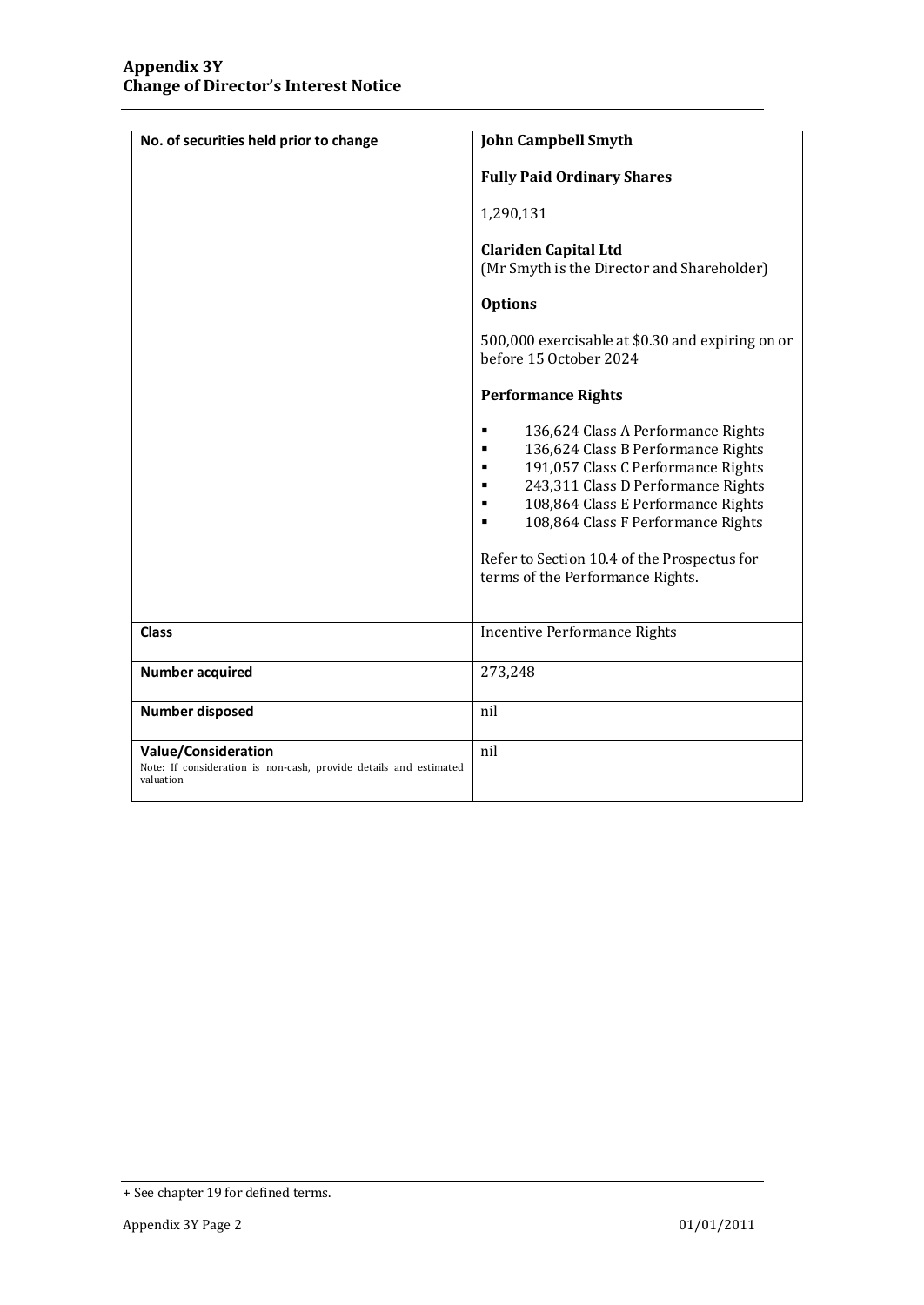| No. of securities held after change                                                                                                                                         | <b>John Campbell Smyth</b>                                                                                                                                                                                                                                                                                                                                                                                                                         |  |
|-----------------------------------------------------------------------------------------------------------------------------------------------------------------------------|----------------------------------------------------------------------------------------------------------------------------------------------------------------------------------------------------------------------------------------------------------------------------------------------------------------------------------------------------------------------------------------------------------------------------------------------------|--|
|                                                                                                                                                                             | <b>Fully Paid Ordinary Shares</b>                                                                                                                                                                                                                                                                                                                                                                                                                  |  |
|                                                                                                                                                                             | 1,290,131                                                                                                                                                                                                                                                                                                                                                                                                                                          |  |
|                                                                                                                                                                             | <b>Clariden Capital Ltd</b><br>(Mr Smyth is the Director and Shareholder)                                                                                                                                                                                                                                                                                                                                                                          |  |
|                                                                                                                                                                             | <b>Options</b>                                                                                                                                                                                                                                                                                                                                                                                                                                     |  |
|                                                                                                                                                                             | 500,000 exercisable at \$0.30 and expiring on or<br>before 15 October 2024                                                                                                                                                                                                                                                                                                                                                                         |  |
|                                                                                                                                                                             | <b>Performance Rights</b>                                                                                                                                                                                                                                                                                                                                                                                                                          |  |
|                                                                                                                                                                             | 136,624 Class A Performance Rights<br>٠<br>136,624 Class B Performance Rights<br>191,057 Class C Performance Rights<br>٠<br>243,311 Class D Performance Rights<br>٠<br>108,864 Class E Performance Rights<br>108,864 Class F Performance Rights<br>136,624 Class G Performance Rights<br>45,541 Class H Performance Rights<br>91,083 Class I Performance Rights<br>Refer to Section 10.4 of the Prospectus for<br>terms of the Performance Rights. |  |
| Nature of change<br>Example: on-market trade, off-market trade, exercise of options, issue<br>of securities under dividend reinvestment plan, participation in buy-<br>back | Grant of Incentive Performance Rights as per<br>resolution 5 passed at the GENERAL MEETING<br>on 27 May 2022                                                                                                                                                                                                                                                                                                                                       |  |

### **Part 2 – Change of director's interests in contracts**

Note: In the case of a company, interests which come within paragraph (ii) of the definition of "notifiable interest of a director" should be disclosed in this part.

| <b>Detail of contract</b>                           | N/A |
|-----------------------------------------------------|-----|
| <b>Nature of interest</b>                           | N/A |
| Name of registered holder<br>(if issued securities) | N/A |
| Date of change                                      | N/A |

<sup>+</sup> See chapter 19 for defined terms.